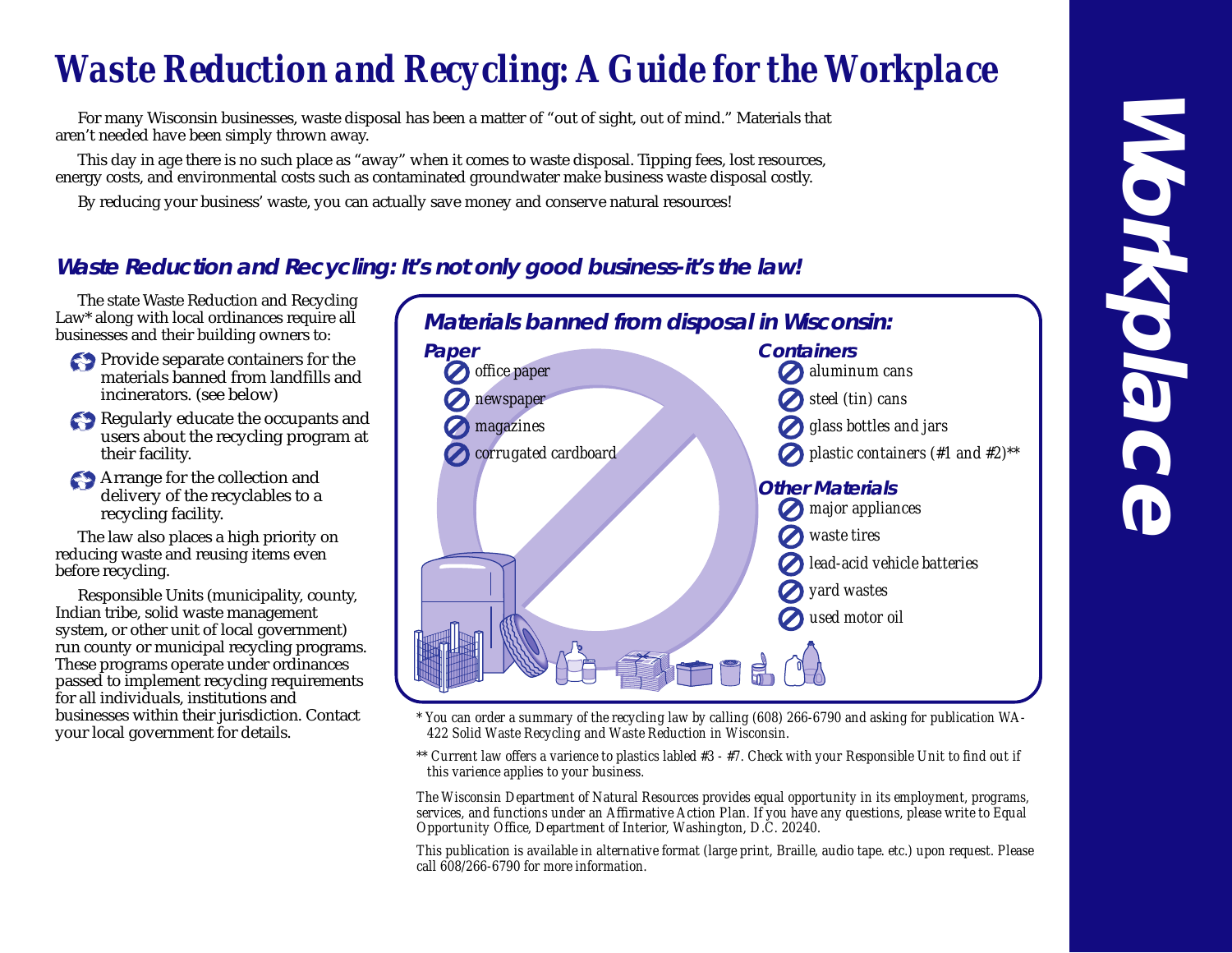# **Help Your Business Save by Using the Waste Hierarchy!**

# **Reduce**

## **In the Office**

## **First: Use your computers to save paper.**

- **EE** Use e-mail to eliminate paper memos and correspondence.
- **EE** Use electronic files, with appropriate disks for back-up.
- **H** Share, review, and edit documents on-screen before printing them. If available, use your computer's Fax function.
- **H** Remove your business' name from junk mail lists.



# Route to: **Memo**

#### **Next: When you use paper:**

- **Print only the amount of** documents you need.
- **EXECUTE:** Circulate one copy of a memo, letter, or publication to several people via a routing slip.
- **H** Make two-sided (duplex) copies whenever possible.
- **Print on both sides of paper for draft** versions of documents.
- **H** Maintain a centralized and/or electronic filing system.
- Use half-page FAX cover sheets, or "stickon" FAX transmission stickers.

## **In Retail, Warehouse, Automotive, and Manufacturing Areas:**

- **Reduce packaging:**
- **H** Ask suppliers/shippers not to send you disposable, overly packaged, or hardto-recycle packing materials.
- **H** Avoid single-use containers.
- **EXECUTE:** Deliver your product with the minimal amount of packaging.
- **Purchase high-quality** pallets which last longer and are easily repaired.

## **Reduce the materials you use:**

- **Ex** Improve product design to use less materials.
- **R** Practice good housekeeping techniques to reduce spills and leaks.
- **EE** Use drip pans to catch spills and buy multiple-use oil spill cleanup materials in place of single-use.
- **Example 1** Evaluate pollution prevention options to reduce your use and waste of toxic and hazardous substances.
- **围** Use high-volume low pressure and other highefficiency paint transfer spray guns.

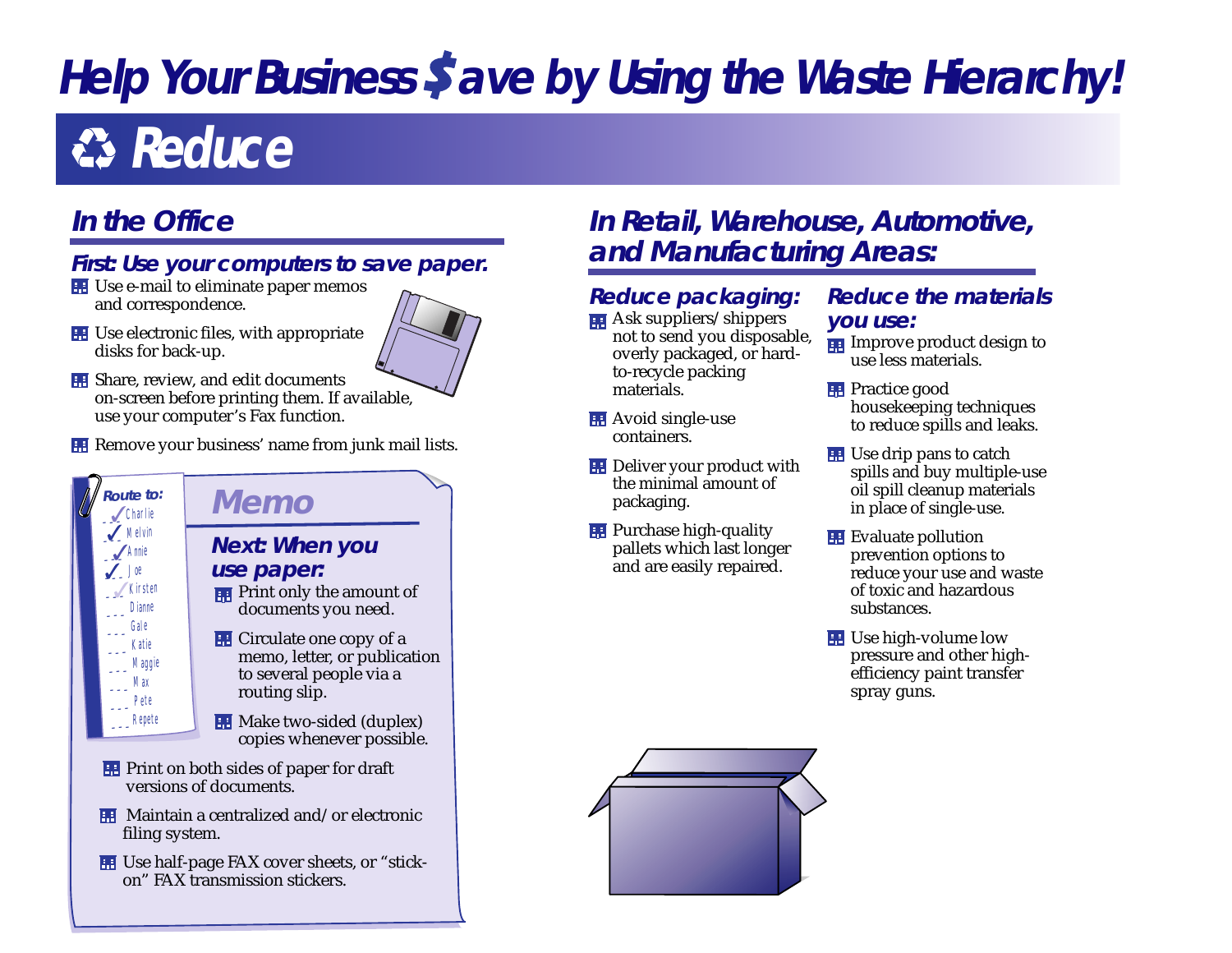# $\bullet$ **Reuse**

## **In the Office:**

## **Give equipment and supplies a second life:**

- Repair old furniture and office equipment or donate it to charity.
- **Buy furniture from suppliers of** used office furniture.



- **EXECUTE:** Donate old magazines to hospitals, libraries or charity.
- Use re-fillable, reusable toner cartridges for laser printers and copiers.
- **EXECONDER** Convert scrap paper into memo and telephone message pads.

## **Implement simple business practices:**

- Use a dry erase board for messages and meetings.
- **H** Use reusable or two-way envelopes and mailing pouches.



**Example 1** Encourage staff to use reusable cups or mugs for beverages.



## **Packaging:**

**Purchase or ask suppliers** to provide sturdy, highquality storage and shipping containers made of plastic, wood, or metal, which can be reused indefinitely.

**Return corrugated boxes to** your supplier for reuse, or reuse them yourself.

- **H** Wash out and reuse steel and plastic storage containers that carried non-hazardous materials.
- **H** Repair broken wooden pallets for reuse.
- **EXECT** Create your own packing materials by shredding non-recyclable paper items, and reusing packing materials you received.
- 品 Enclose a note in packages asking recipients to reuse packaging materials.

## **Implement simple business practices**

- **Properly maintain your** equipment to reduce wear and extend its life and efficiency.
- **HE** Consider remanufacturing worndown equipment instead of replacing it and promote the use of reconditioned parts.
- **H** Use a waste exchange to find needed merchandise or equipment and to find a home for your surplus materials.
- **Replace paper hand** towels with reusable cloth towels and cleaning rags.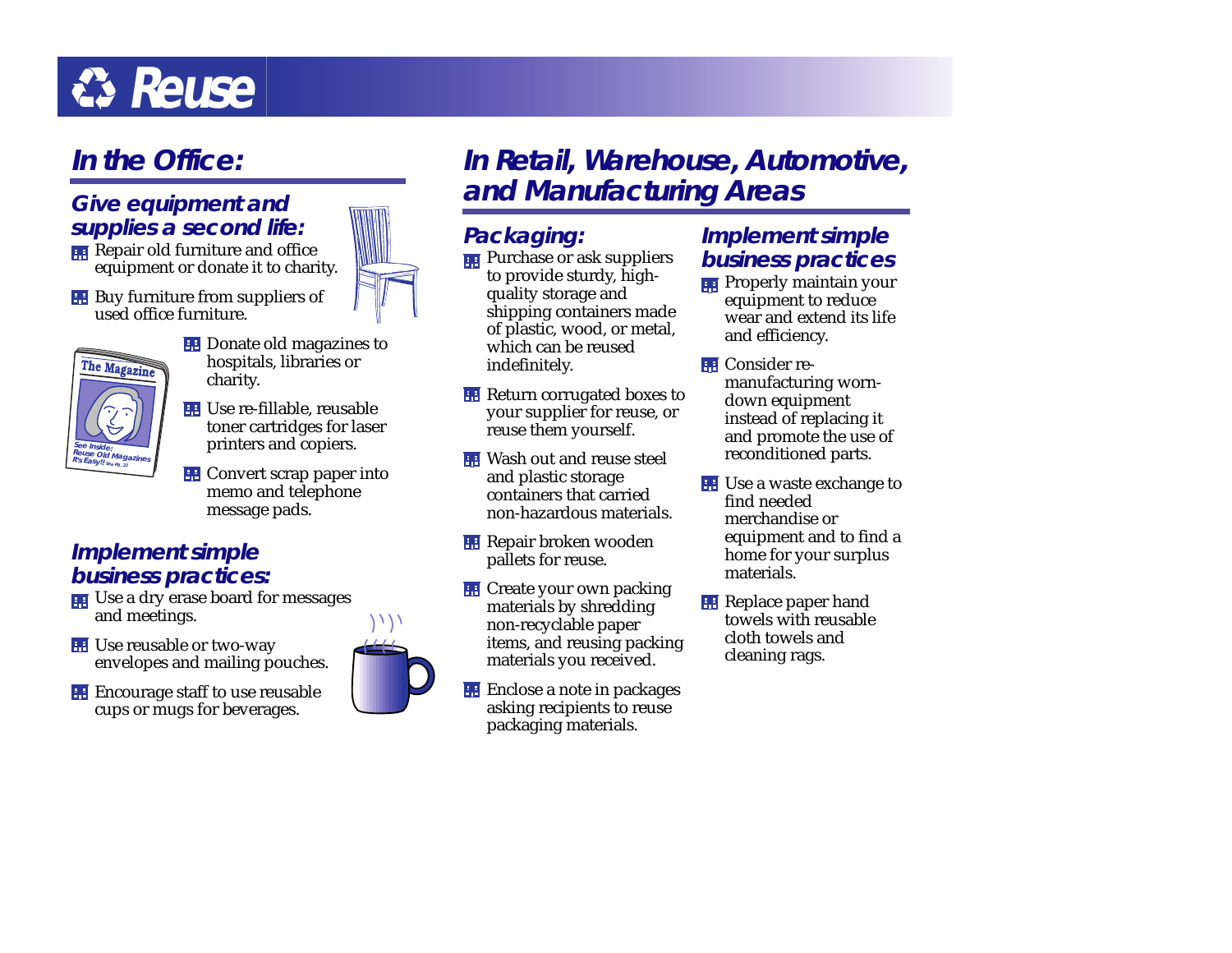# $R$  **Recycle:**

# **In the Office:**

### **Office-generated recyclables**

- **EX** Work with your hauler/ recycler to determine how paper and containers should be sorted.
- **H** Set up a system to collect and recycle all types of paper, from high-grade to cardboard.
- **EXECUTE:** Set up a system to collect and recycle metal, glass and plastic  $(# 1 \& 2)$  $\sqrt{2}$  $71<sub>S</sub>$ containers.

## **Buy recycled**

- **Purchase recycled copier,** computer and FAX paper.
- **H** Avoid buying glossy, colored, or hard-to-recycle paper items.
- **Purchase recycled notebook** paper, envelopes and mailing pouches.



## **In Retail, Warehouse, Automotive, and Manufacturing Areas Your Business Can**

### **Business-generated recyclables**

- **EXECUTE:** Work with your suppliers and haulers/recycler to determine which materials you generate can be recycled and how to manage them.
- **H** Keep wastes separated and labeled so they can be recycled.
- **B** Set up a system to recycle surplus cardboard or cardboard that has deteriorated after frequent re-use.
- **Recycle used motor oil,** tires, and lead acid batteries.
- **Recycle oil filters,** lubricants, cleaning solvents, and antifreeze (separately) using a licensed transporter and recycling facility.
- **H** Collect excess materials, when applicable, for inhouse post-industrial recycling.

#### **Buying recycled Purchase recycled**

- packaging materials, like shredded newspaper and cardboard, when shipping items to customers.
- **H** Include recycled materials in manufactured products whenever possible.



# **Make a Difference**

*Many businesses feel the amount of waste they dispose of is too small to make a difference. Wisconsin businesses annually generate 45 percent of the state's municipal waste stream.*

*A large percentage of materials generated by businesses can be reused and/or recycled. More than 50 percent of the waste generated by retail stores and warehouses is recyclable corrugated cardboard. Office buildings can generate almost three pounds of trash per person per day; 75 percent of this is paper.*

#### **Waste reduction and recycling isn't difficult or expensive. In fact, your business can save money:**

- *by reducing your disposal and/or incineration costs.*
- *by reducing the costs of inefficient and wasteful packaging.*
- *by reusing durable shipping containers.*
- *by implementing good purchasing and inventory management practices.*
- *by buying non-toxic cleaning supplies in concentrate*s.

#### **It can also:**

- *Earn money through selling high-grade recyclable materials for profit.*
- *Create a positive image with customers and your local community by showing you care about the environment.*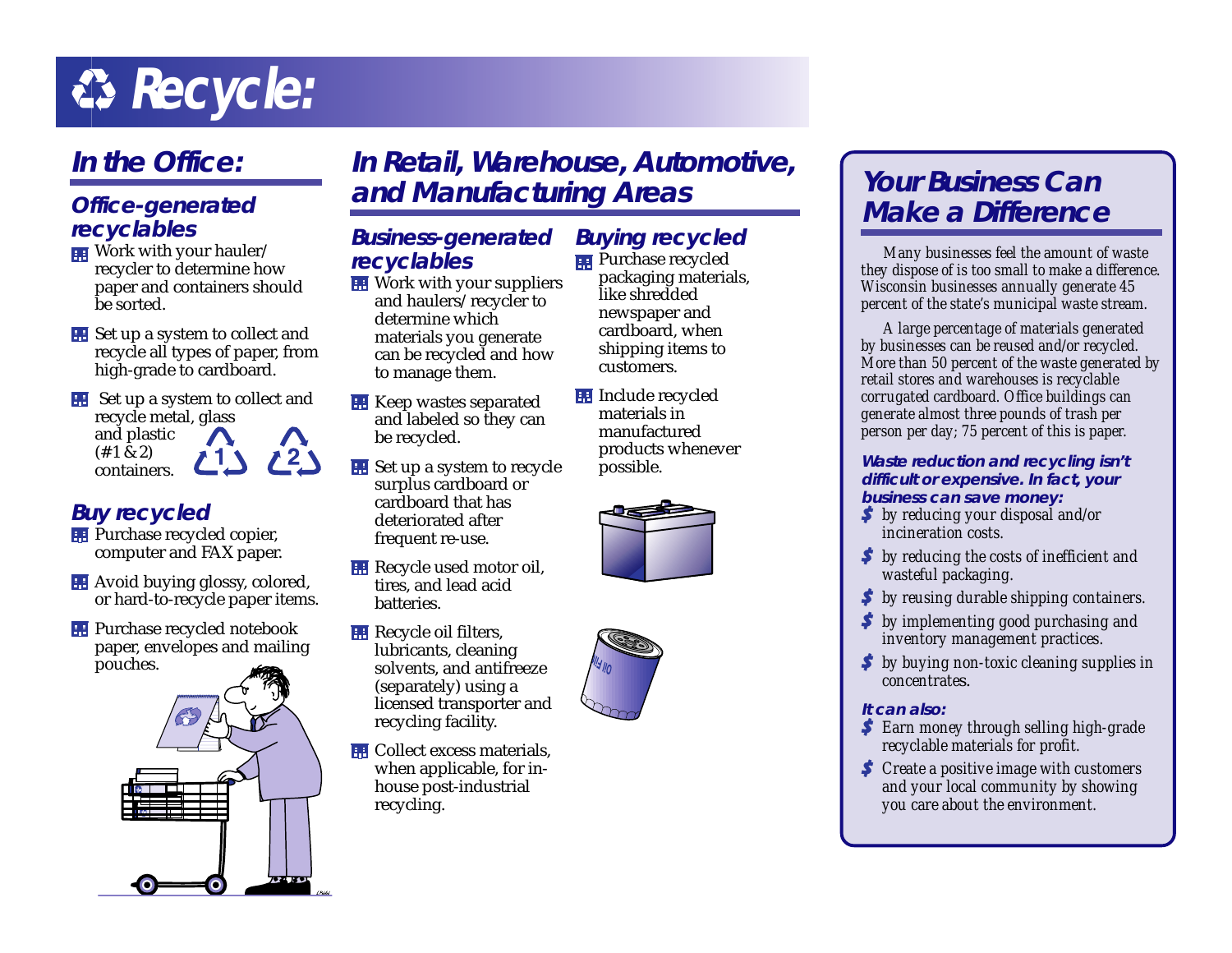# **Case Studies**

**It Really Works!** Take a look at the following case studies to see waste reduction, reuse, and recycling in action. See how some businesses have developed unique recycling practices, beyond the recycling law mandates.

**H** Savings estimates are based on reduced disposal costs.

#### *Aid Association For Lutherans, (Office Building), Appleton, WI Contact: Bob Starner - (920)730-4700 x3436*

**Volume of waste reduced or recycled: ............................. 1,000,000 pounds of office paper/year**

#### **Waste reduction investments:**

**.....................................** *\$ 7,700-McClain Magnum II paper/cardboard compactor*

### **Savings: ..........................................................\$30,000/year**

#### **Waste reduction strategies:**

- *Polystyrene containers were eliminated in company cafeteria, with reusable, washable ceramic plates used instead.*
- *All employees were provided with reusable ceramic coffee cups.*
- *Yard wastes were composted and used for mulch.*
- *Construction materials (steel and other metals) were collected for recycling.*
- *Cafeteria grease and cooking oils were sent to a rendering firm.*

**A word to the wise:** *"The key to getting a program started is employee involvement and employee participation. We went on a wide, massive campaign to educate all employees. We didn't want to miss anybody."*

#### *Zimbrick, Inc. (Auto Dealer), Madison, WI Contact: Mike Fitzgerald - (608)273-2060*

### **Volume of waste reduced or recycled:**

**...................................................... 2,080 cubic yards/year**

#### **Waste reduction investments:**

#### **Waste reduction strategies:**

- *Individual plastic bottles of windshield washer fluid/antifreeze were replaced with reusable 55-gallon drums.*
- *Individual spray cans of cleaning solvent were replaced with bulk solvents in returnable, reusable 55-gallon drums.*
- **FRE** FreonTM was recharged and reused.

**A word to the wise:** *"...what should be stressed in car dealerships is how to minimize what you're doing, and what wastes you're creating. That is so important...it just amazes me what we were able to do in a short amount of time."*

*Placon Corporation (Plastics Packaging and Merchandising) Madison, WI, Contact: Stephen Cheney - (608)278-4927*

#### **Volume of waste reduced or recycled:**

#### **................................................... 4,000 tons of plastics/year**

#### **Waste reduction investments:**

#### **Waste reduction strategies:**

- *The absolute minimum amount of plastic needed to meet a product's requirements were used.*
- *Innovative product design used less materials.*
- *Wider assortment of sizes of rolls of plastic cut down on trim loss.*
- *Products made with non-recyclable plastic resins were minimized.*
- *Excess plastics ground and sent to Placon's base supplier, to be recycled back into their products or made into other products.*
- *Metal floor sweepings & pallet strapping bands were collected by a metals recycler.*
- *30% 100% recycled plastics used in many of their products*

**A word to the wise:** *"Recycling doesn't happen overnight, because it's about changing your lifestyle. When you recycle at home, your buying and using habits change. The same happens in manufacturing."*